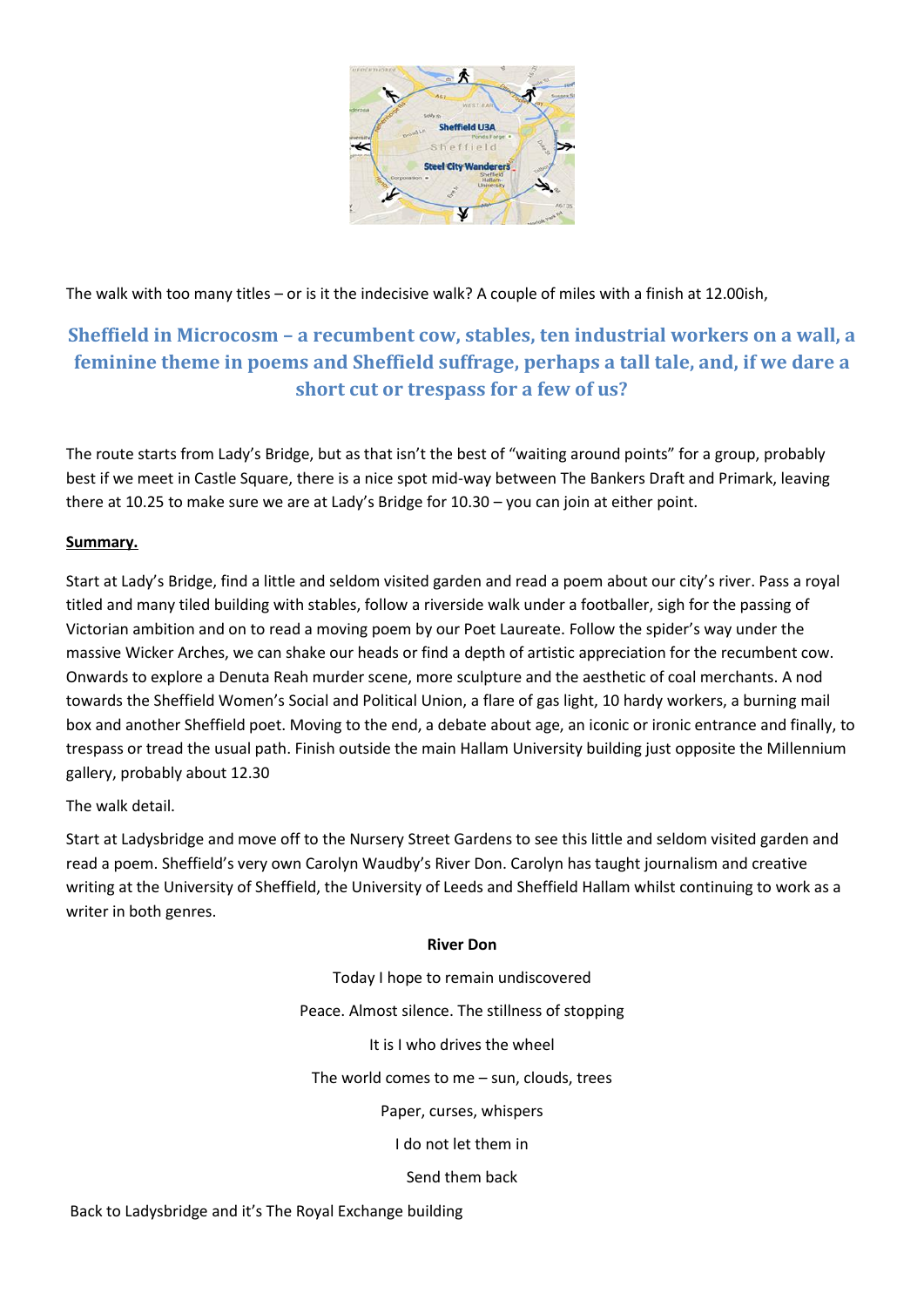The grade II listed building was originally built by Flockton, Gibbs & Flockton for Blonk Street-based vet and animal breeder John Henry Bryers, on vacant land he owned. His development included the adjacent Castle House and the Royal Victoria Buildings across the road. The Royal Exchange Buildings included 20 two-bedroom flats, a house and surgery for the vet and a house for the groom, as well as shops. At the back was accommodation for sick horses, while Mr Bryers also included a dogs home for the Society for the Prevention of Cruelty to Animals at the rear of the property.

Now it's off along the Five Weirs Walk North bank to see information board, then head to the Wicker Riverside and sigh for the demolished Victoria station.

But, very soon, take the riverside Five Weirs Walk path and cross under Derek Dooley way and immediately above the river and on the side of the dual carriageway we find Carol Ann Duffy's

| I have a mother's hand and you a child's              | This is the Five Weirs Walk, we are here                |
|-------------------------------------------------------|---------------------------------------------------------|
| Hand in my hand you walk beside me now,               | and if an X were to mark the spot we would stand        |
| for miles under the cutlery silver grey               | at the heart of a kiss where change and history,        |
| of the clouds the old buff spoon                      | knotweed and balsam meet. Come on then                  |
| of the sun the river Don rolling away                 | follow the river's narrative as the city wakes          |
| From Lady's Bridge now like the rusty industrial past | from dreams of itself. Some walk ahead of us or behind  |
| now like the blue of your future, infinite, clear     | I walk with you holding the flowering bud of your hand. |
|                                                       |                                                         |

#### **The Five Weirs Walk.**

Let's keep going and admire as we cross the remarkable Cobweb Bridge under the viaduct.

The Cobweb Bridge, also known as Spider Bridge, completed in 2002, its design solves a difficult problem: passing the riverside cycle- and footpath (the Five Weirs Walk) under the massive Wicker Arches viaduct while linking one bank of the River Don to the other. Without the Cobweb Bridge, the footpath would have had to make a one-mile detour. Designed by Sheffield City Council's Structures Section, the entire 100-metre-long bridge is suspended on a web of steel cables secured to the underside of the viaduct, hence the name. Completing the theme, large steel likenesses of spiders conceal the overhead lighting. While the bridge has been prone to vandalism in the past (the wires forming the parapet having been stolen more than once), the bridge was repaired in 2015 to reduce the risk of future vandalism. The newly restored bridge no longer uses wires in the parapet, having been replaced with metal plates with spider web designs.

Along the side of the arches and then back under the railway to find our way to the Upper Level Victoria Quays (steps opposite Ant) – let's pause to admire, gawp or just shake our heads at the Recumbent Cow sculpture.

Sheffield Canal Basin, now known as Victoria Quays, is at the head of the Sheffield and Tinsley Canal. The basin dates from 1814, when the canal opened to connect with the River Don Navigation, allowing canal boats to reach the heart of Sheffield for the first time. By the 1970s, it had declined into a forlorn and unwelcoming state, with the warehouses becoming dilapidated. The whole area received a new lease of life in the 1990s, when the warehouses were restored and new buildings were added. The Sheaf works were turned into a pub, the derelict railway arches were converted into shop units and a marina was created on one side of the basin.

Into quay for another sculpture, this time Heron & Fish and Admire:

The "Straddle" Warehouse, built on stilts across the basin, at a time when more storage space was needed but there was no room to expand.

The Terminal Warehouse, or Grain Warehouse, with loading bays where the boats could go inside for the grain to be unloaded under cover before being sent on to breweries. The building has now been converted into flats.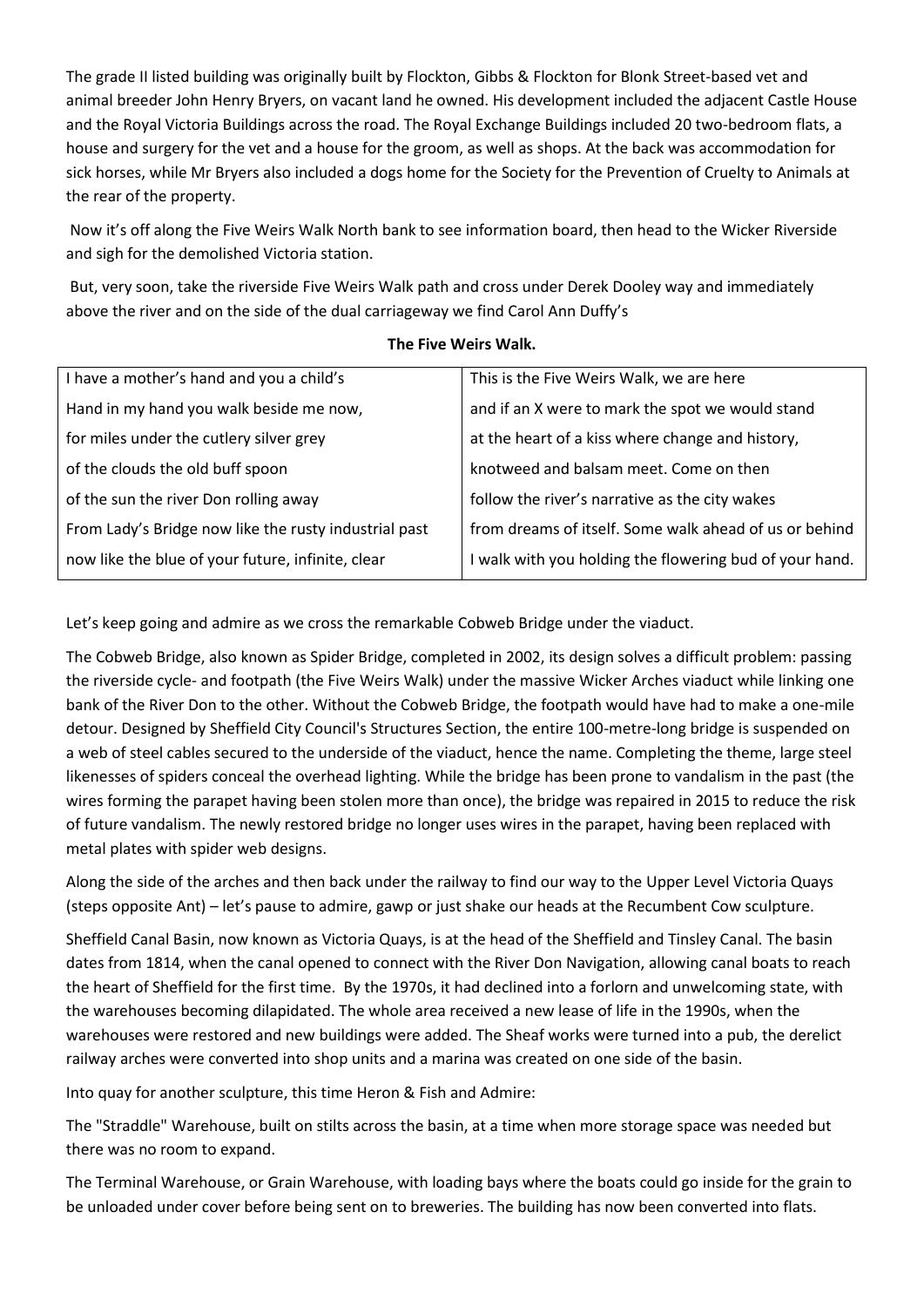The aesthetic of the Coal merchants houses - two storeys at the front and just one at the back.

## Resume walking

March  $8^{th}$ ., was International Women's Day, so its past the site of the old Corn Exchange, (serious fire in '47, demolished in '62) – hence the names Exchange Place and Exchange Street. In July 1912, a suffrage meeting organised by WSPU, (Women's Social and Political Union), Women's Freedom League and Sheffield Trades and Labour Council, just before a by-election in Attercliffe. The platform: vote out the Government, any Government, who won't give the vote to women.

Lower level approach to and up ramp to Sheffield United Gas Light Company building. Fitzalan Square – 10 workers on White Building (Relief frieze depicting Sheffield trades. Reading from right to left across the facade the figures as described by J.B.Himsworth (a contemporary of the brothers Tory) are:

"a Silversmith (with a blowpipe): a Chaser: an Engineer: a File Cutter (known locally as a 'nicker pecker'): a Steel Roller: a Cutler (with parcers on the background): a Grinder (using a flat-stick): a Hand-forger (who flourished before so much machine forging came into use): a Buffer (i.e. of non-ferrous articles and not a cutlery grinder's buffer): and a steel crucible teemer (with sweat rag in his mouth).

Here is the old Post Office, from a time when people wrote letters and in April 1913, the main post box outside the building was set on fire by members of Sheffield Women's Suffrage Society (SWSS) – founded 1882. The Sheffield branch became part of the National Union of Women's Suffrage Societies in 1897, when the NUWSS was formed.

and it's time for a poem at the head of the steps.

Its Noel Williams and Over Looking Bakers Hill. Noel is Associate Editor of the poetry magazine Orbis, and he has an MA in Writing from Sheffield Hallam University (where he is also a lecturer).

### **Over Looking Bakers Hill**

Rather a long poem so we'll just take the first verse.

I see them where they never stood above those tessellated steps, a staircase steeply doubled back, cupping the tread of decades.

Hand in hand: brother, father, brother.

His heavy yellow fists rough comfort for their mittened fingers.

Through railings ungreened by rust they gaze exactly as they never did, the folded stair dropping into a tide of mail vans and sidings.

Is the Old Queens Head really one of Sheffield's oldest buildings?

The Old Queen's Head public house occupies the oldest domestic building in the city. This timber framed building is thought to date from c.1475, although the earliest known written record of it is in an inventory compiled in 1582 of the estate of George Talbot, the 6th Earl of Shrewsbury that included the furnishings of this building, which was then called "The hawle at the Poandes". As a part of the Earl's estate, it may have been used as a banqueting hall for parties hunting wildfowl in the nearby ponds. These ponds, which formed in the area where the Porter Brook meets the River Sheaf, are now gone, but are commemorated in the local names Pond Street, Pond Hill (formerly Pond Well Hill) and Ponds Forge.

The ironic… iconic entrance portals to Ponds Forge Works.

Time for a short cut – or is it a little trespassing through Hallam building? Finish outside main Hallam University Building